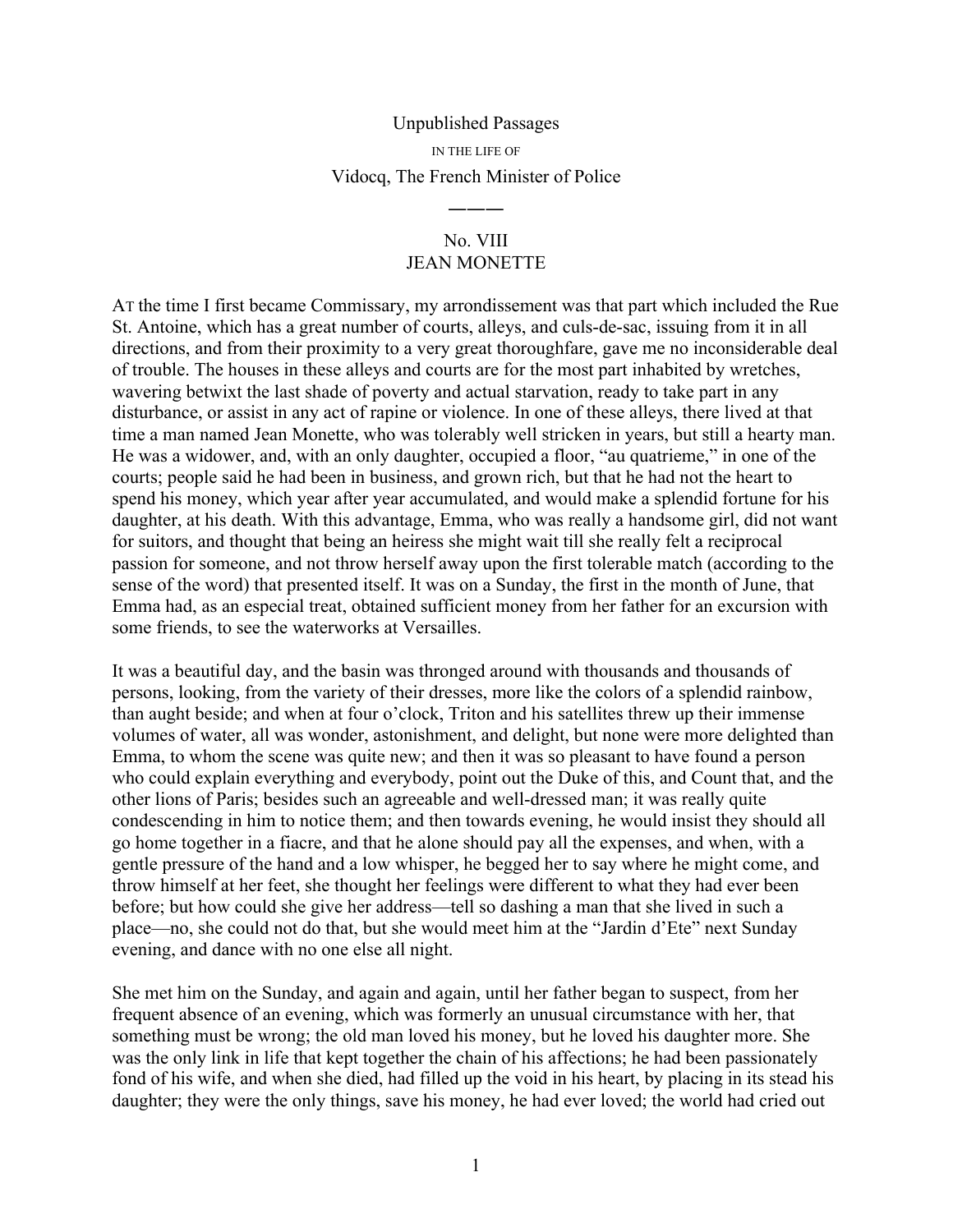against him as a hard-hearted, rapacious man, and he, in return, despised the world. He was, therefore, much grieved at her conduct, and questioned Emma as to where her frequent visits led her, but could only obtain for answer, that she was not aware she had been absent so much as to give him uneasiness. This was unsatisfactory, and so confirmed the old man in his suspicions, that he determined to have his daughter watched; this he got effected through the means of an *ancien ami,* then in the profession of what he called an inspector, though his enemies (and all men have such) called him a mouchard; however, by what name he called himself, or others called him, he understood his business, and so effectually watched the young lady, that he discovered her frequent absence to be for the purpose of meeting a man, who, after walking some distance with her, managed, despite of the inspector's boasted abilities, to give him the slip. This naturally puzzled him, and so it would any man in his situation; now only fancy, gentle reader, the feelings of one of the chief government's employées in the argus line of business, a man renowned for his success in almost all the arduous and intricate affairs that had been committed to his care, to find himself baffled in a paltry private intrigue, and one which he had merely undertaken for the sake of friendship. On the second time, he tried the plan of fancying himself to be well paid, thinking this would stimulate his dormant energies, knowing well a thing done for friendship's sake, is always badly done; but even here he failed, he watched them to a certain corner, but before he could get round it, they were nowhere to be seen; this was not to be borne, it was setting him at defiance; should he call in the assistance of a brother in the line—no, that would be to acknowledge himself beaten, and the disgrace he could not bear—his honor was concerned, and he would achieve it single-handed; but then it was very perplexing, the man, to his experienced eye, seemed not as he had done to Emma, a dashing gentleman, but more like a bird in fine feathers; something must be wrong, and he must find it out—but then again came that confounded question, how?—he would go and consult old Monette—he could, perhaps, suggest something; and, musing on the strangeness of the adventure, he walked slowly towards the house of the old man to hold a council with him on the occasion. On the road, his attention was attracted by a disturbance in the street, and mingling with the crowd, in hopes of seizing some of his enemies exercising their illegal functions, on whom the whole weight of his official vengeance might fall, he for the time forgot his adventure; the crowd had been drawn together by a differences of opinion betwixt two gentlemen of the vehicular profession, respecting some right of preference, and after all the usual kind and endearing expressions of esteem common on such occasions, had been exhausted, one of them drove off, leaving the other, at least master of the field, if he had not got the expected job. The crowd began to disperse, and with them also was going our friend of the "Surveillance," when, on turning round, he came in contact with Mam'selle Monette, leaning on the arm of the object of his inquietude; the light from a lamp above his head shone immediately on the face of Emma and her admirer, showing them both as clear as noonday, so that when his glance turned from the lady to the gentleman, and he obtained a full view of his face, he expressed his admiration of the discovery he had made by a loud whew! which, though a short sound and soon pronounced, meant a great deal; for first, it meant he had made a great discovery; secondly, that he was not astonished he had not succeeded before in his watchful endeavors; thirdly—but perhaps the two mentioned may be sufficient; for, turning sharp round, he made the greatest haste to reach Monette, and inform him this time of the result of his espionage;—which, after a long prelude, stating how fortunate he was to have such a friend as himself, a man who knew everybody and everything, proceeded to inform him of the pleasing intelligence, that his daughter was in the habit of meeting and going to some place (he forgot to say where) with the most desperate and abandoned character in Paris; and one who was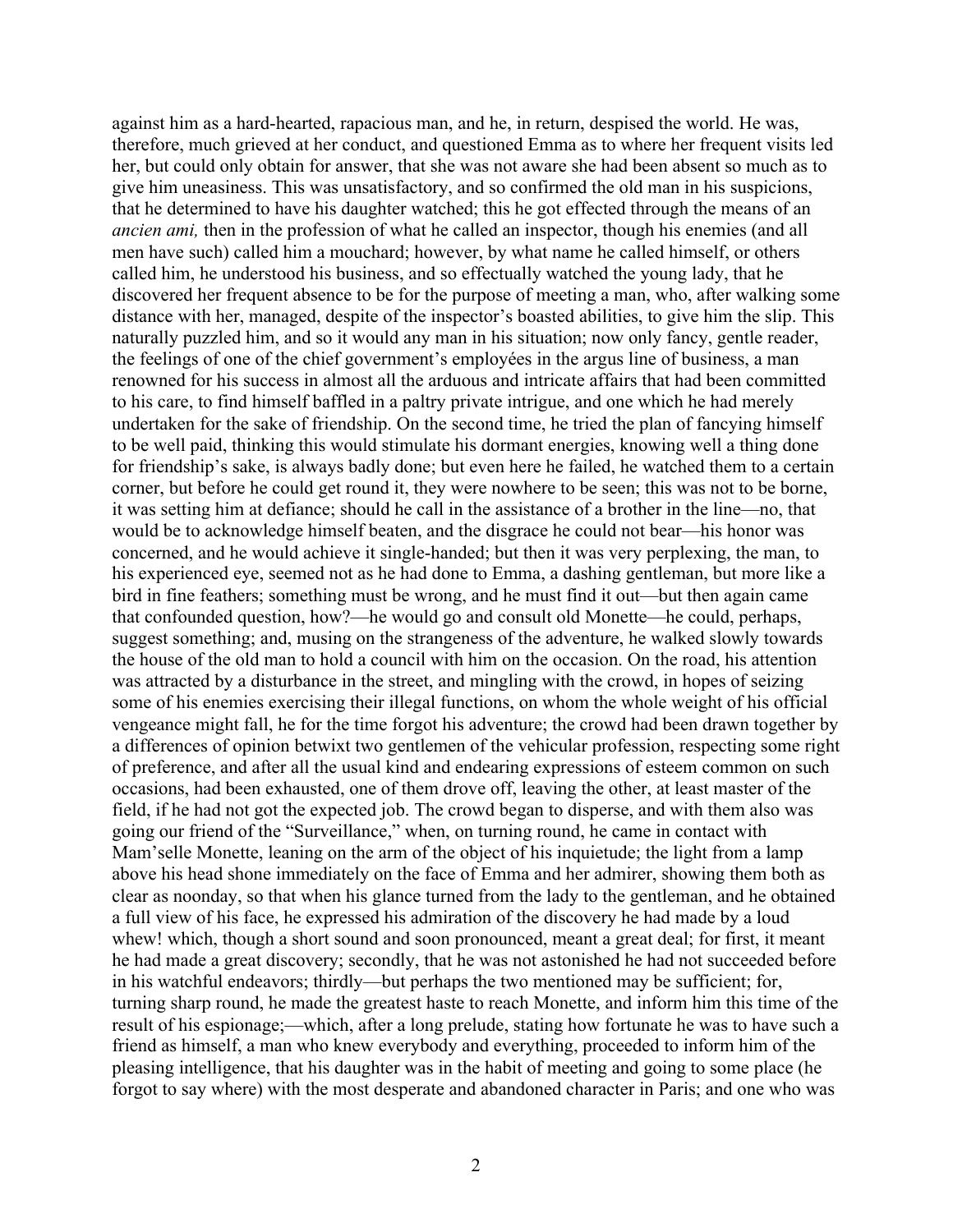so extremely dextrous in all his schemes, that the police, though perfectly aware of his kind intentions towards his Catholic Majesty's subjects, had not been able to fix upon him in the commission of any one of his kind acts, for he changed his appearance so often, as to set at naught all the assiduous exertions of the "Corps des Espions," whose industry and caution in their avocations have reached the acme of praise, viz: to be proverbial, and the unhappy father received from his friend at parting, the assurance that they would catch him yet, and give him an invitation (the French people do use such polite words) to pass the rest of his days in seclusion.

On Emma's return, he told her the information he had received, wisely withholding the means from which his knowledge came, saying, he knew she had that moment parted from the man who would lead her to the brink of destruction, and then cast her off like a child's broken plaything; he begged, nay, he besought her with tears in his eyes, to promise she would never again see him. Emma was thunderstruck, not only at the accuracy of her father's information, but at hearing such a character of one whom she had painted perfection's self, and calling to her aid those never-failing woman's arguments, a copious flood of tears, fell on her father's neck, and promised never again to see him, but if possible, to banish all thoughts of him from her mind.

"My child," said the old man, "I believe you from my heart—I believe you—I love you, but the world says I am rich—why, I know not; you know I live in a dangerous neighborhood, and all my care will be necessary to prevent my losing either my child or my reputed wealth; therefore, to avoid all accidents, I will take care you do not leave this house for the next six months to come, and in that time your gallant will have forgotten you, or what will amount to the same thing, you will have forgotten him; but I am much mistaken if the man's intentions are not to rob me of my money, rather than my child."

The old man kept his word, and Emma was not allowed for several days to leave the rooms, "au quatrieme"; she tried, during the time, if it were possible to forget the object of her affections, and thought if she could but see him once more to bid him a long and last farewell, she might in time wear out his remembrance from her heart; but in order to do that, she must see him once more; and having made up her mind that this interview would be an essential requisite to the desired consummation, she took counsel with her self how it was to be accomplished, and there was only one great obstacle presented itself to her view, which was "she couldn't get out." Now woman's invention (I mean, of those who are in love, or fancy it, for it's pretty much the same thing) never fails them, when they have set their hearts upon any desired object, and it occurred to her, that although she could not get out, yet it was not quite so apparent that he could not get in; and this point being settled it was no very difficult matter to persuade the old woman who occasionally assisted her in the household arrangements, to be the bearer of a short note, purporting that her father having been unwell for the last few days, usually retired early to rest, and that if her dear Despreau would come about eleven o'clock on the following evening, her father would be asleep, and she would be on the watch for a signal, which was to be three gentle taps on the door.

The old woman executed her commission so well, that she brought back an answer vowing eternal fidelity, and promising a punctual attendance at the rendezvous. Nor was it likely he meant to fail;—seeing it was the object he had for months in view, and he reasoned with himself that if he once got there, he would make such good use of his time, as to render a second visit